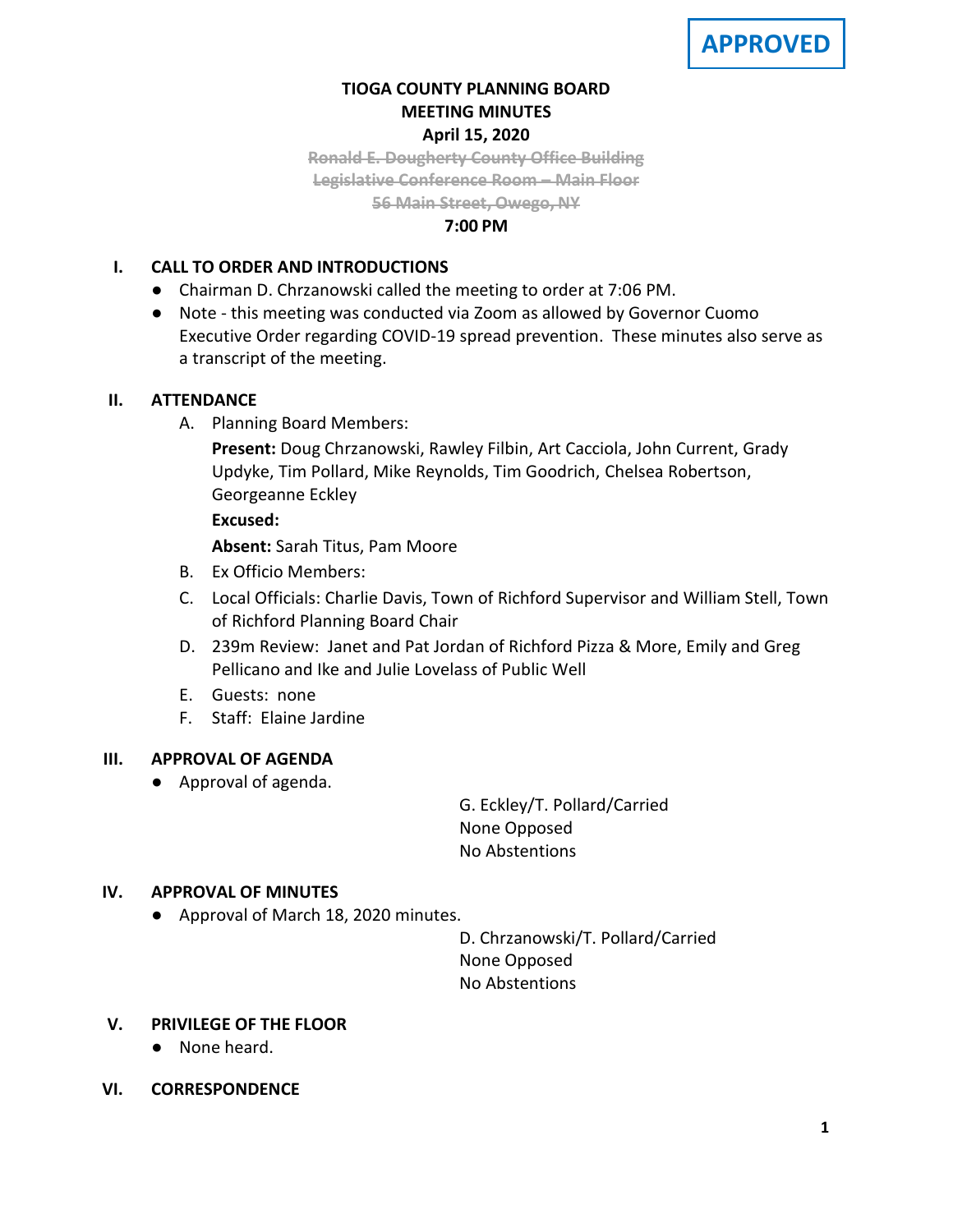Not applicable

### **VII. NEW BUSINESS**

### **A. A. 239 Reviews**

# **1. County Case 2020-008: Town of Richford, Site Plan Review, Richford Pizza & More**

The applicant is requesting site plan approval to construct and operate a 9,582 square foot commercial plaza that will house a pizza and ice cream restaurant, as well as six additional small lowintensity general commercial stores. The total area of the project is 1.04 acres, with only ½ acre being disturbed. The additional tenant stores will include a bank satellite, a hardware store, a yarn store, a craft store and two yet to be determined.

Applicant expects to employ five full-time and four part-time people for the restaurant alone. The six stores will have one full-time and one part-time employee each, for a total additional six full-time and six part-time employees. The applicant anticipates that the plaza will draw 100 cars from the highways plus 25 local cars per day, for a total of 125 vehicular trips per day. The applicant has provided 40 parking spaces for the plaza, which includes two handicap spaces as well as the six employee spaces in the service area.

The neighborhood contains a mixture of residential and commercial uses at the main intersection in the hamlet of Richford. This proposed business is in character with the area.

This is general retail commercial plaza is proposed in a suitable location and is appropriate for the area. Having this property return to a productive use will benefit the Richford community, as well as provide some essential services.

Staff recommends approval of the site plan review with the conditions that the applicant complies with NYS DOT Region 9's comment and requirements, and the Town of Richford Planning Board completes the Agricultural Data Statement Form process.

**Q. D. Chrzanowski** – Have the state highway appurtenances been upgraded at this intersection? **A. E. Jardine** – Yes, NYS DOT completed those upgrades a couple years ago.

**Q. E. Jardine** – Pat, have you submitted the drainage study to Sean Murphy NYS DOT? **A. P. Jordan** – No, I will tomorrow.

**Q. T. Pollard** – It looks like all the drainage on the lot runs to the southeast corner of this property onto Mill Street without any stormwater runoff controls. Is this correct? A. **C. Davis** – This is the natural drainage pattern of the site. **E. Jardine** asked Pat Jordan to clarify this answer. **P. Jordan** explained that the roof and gutter stormwater reception systems on the structure, combined with the two dry wells in the parking lot, would intercept the vast majority of runoff before it gets to the southeast corner and Mill Street. Only 1/8 of the total stormwater runoff will reach Mill Street.

#### **Motion to recommend approval of the Site Plan Review with the conditions noted:**

**R. Filbin/C. Robertson/Carried Yes 10 No Abstention**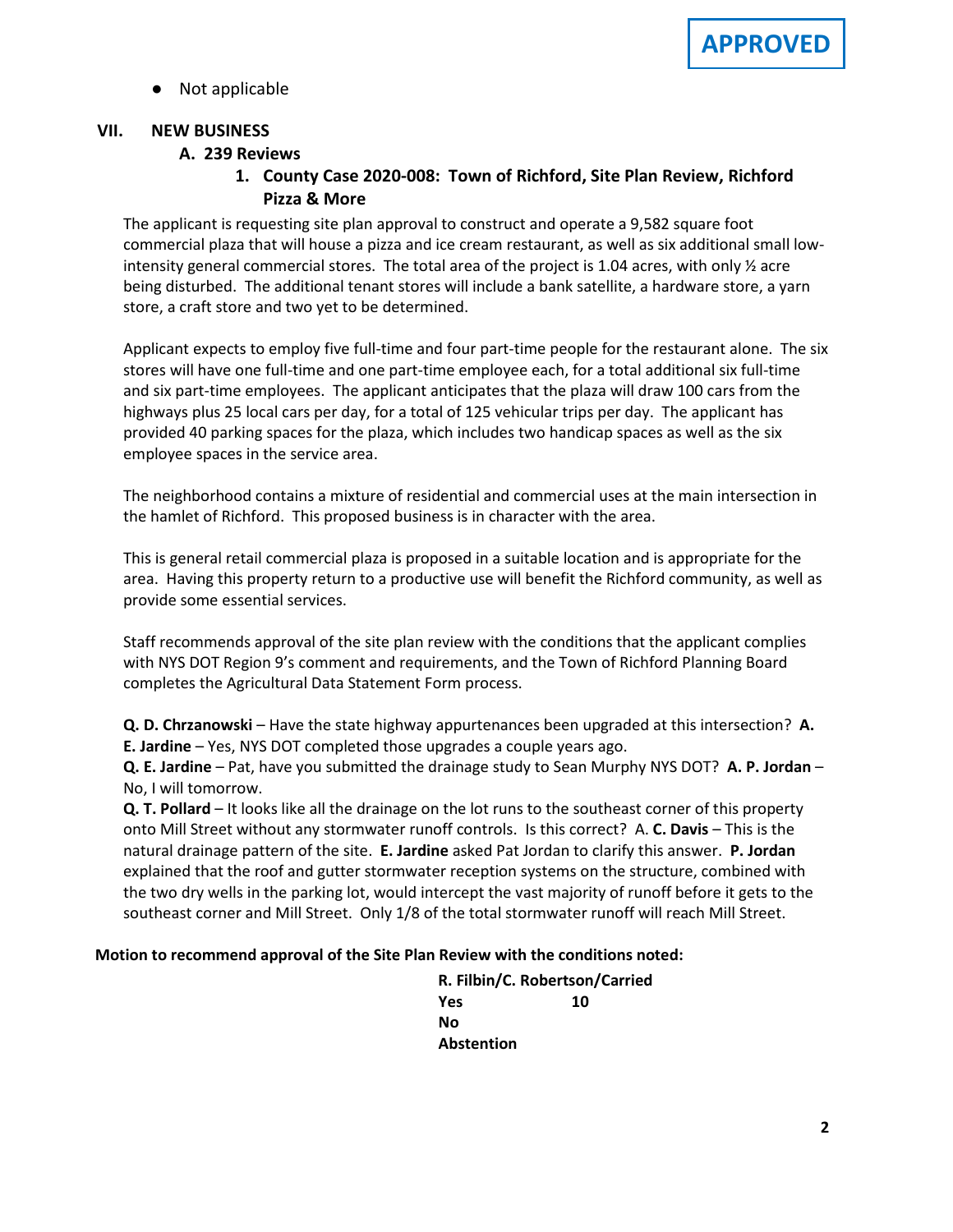# **2. County Case 2020-009: Village of Owego, Site Plan Review and Area Variances, Public Well**

The applicant is requesting site plan approval to construct and operate a brewery, taproom, deli restaurant and incubator retail space at the site of the former Thompson's Grocery, which measures approximately 4,800 square feet. The applicant does not plan changing the footprint of the current complex of buildings, but will extensively renovate the interior and exterior of the building(s). The project also includes an outdoor seating / and garden area, as well as three residential apartments on the second floor.

Hours of operation include: The Deli will operate from 7:00am-7:00pm daily The Brewery will operate from 7:00am-12:00pm daily The Taproom and Incubator will operate from 12:00pm-10:00pm daily

The applicant expects that the Deli and Taproom will create two full-time positions each, and the Brewery and Incubator will each create one full time position in the first year of operation. They also project to have six full-time employees by year three of operation.

The only exterior lighting will small gooseneck lights that will illuminate exterior entrance and exits, and the projected front sign, the rear sign and the mural sign on the north sides of the building.

The surrounding neighborhood has a mix of residential and commercial uses, therefore this proposed use compatible with the area.

This significant investment project will allow for renovation of a currently decrepit building and increased tax revenue for the Village of Owego. It will also bring more tourism visitors and spending into the County. With exception of the parking and the number of signs, this proposal is compliant with all other applicable zoning code regulations. The area variances request are of nominal significance and the economic and community benefit outweighs the minimal impacts. Even the parking scenario is reasonable alternative and solution, as most off-site parking provided nearby is inoff-street settings.

Staff recommends approval of the site plan review and parking and sign area variances with the conditions that the Village of Owego ZBA grants the parking and sign area variances, and that the applicant works with the Village Code Enforcement Officer to solve the rear deck design and front sign lighting issues.

**Q. D. Chrzanowski** – The left access point to the deck exits directly to the McMaster Street right of way. Is there a way to re-design that so people are not walking directly on to the street? **A. E. Pellicano** – Yes, we can look at that.

**E. Jardine** - Are the residential properties along Depot Road included in the current I2-B-A-R District? A. **E. Jardine** then commented that she spoke with the Village of Owego Code Enforcement Officer today, and he pointed out that only one sign is allowed in B and I zoning districts per the Village of Owego zoning code. As the applicant is proposing three signs, the TCPB will have to amend the recommendation for approval to add the requirement of an area variance for the number of signs. D. Chrzanowski added we would also have to amend the motion to include changes to the rear deck.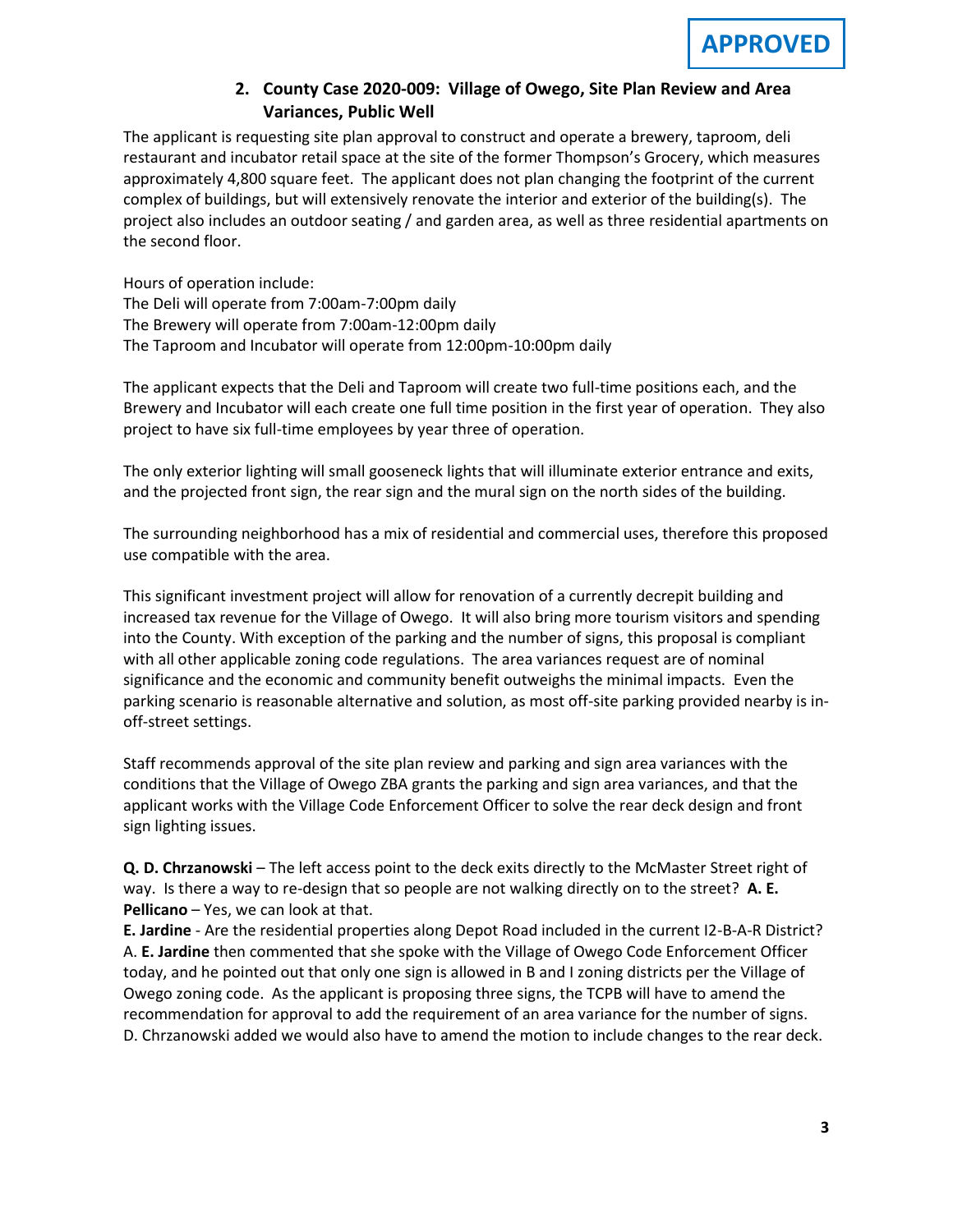**Motion to amend recommendation for approval of site plan review to add conditions of area variance for number of signs, as well as working with Code Enforcement Officer on rear deck design:**

> **D. Chrzanowski/C. Robertson/Carried Yes 10 No Abstention**

**Motion to amend recommendation for approval of site plan review and parking and signage area with conditions noted:**

> **D. Chrzanowski/T. Pollard/Carried Yes 10 No Abstention**

#### **VIII. REPORTS**

### **A. A. Local Bits and Pieces**

- **1. Town of Candor** (A. Cacciola)
	- Candor's Emergency Squad is holding a chicken dinner on Mother's Day.
- **2. Town of Tioga** (D. Chrzanowski)
	- Nothing new, no Town Planning Board meeting this month.

#### **3. Town/Village of Spencer** (T. Goodrich)

- Village of Spencer's Dissolution Study shows a 12.9% increase in taxes before the CETC credit.
- **4. Town of Berkshire** (T. Pollard)
	- No report.

#### **5. Village of Newark Valley** (M. Reynolds)

● No report, except the Village of Newark Valley's and other municipality's budgets will be poor shape given the drastic reduction in sales tax. E. Jardine commented that she attended an SBDC webinar with Congressman Brindisi this past Tuesday, and he said a fourth federal stimulus package is in the works that creates and aid for mainly Counties in NYS that addresses the reduction in sales tax revenue.

#### **6. Town of Newark Valley** (S. Titus)

- Not in attendance.
- **7. Town of Barton** (G. Updyke)
	- No report.
- **8. Town of Owego** (J. Current)
	- No report
- **9. Town of Nichols** (P. Moore)
	- Not in attendance.